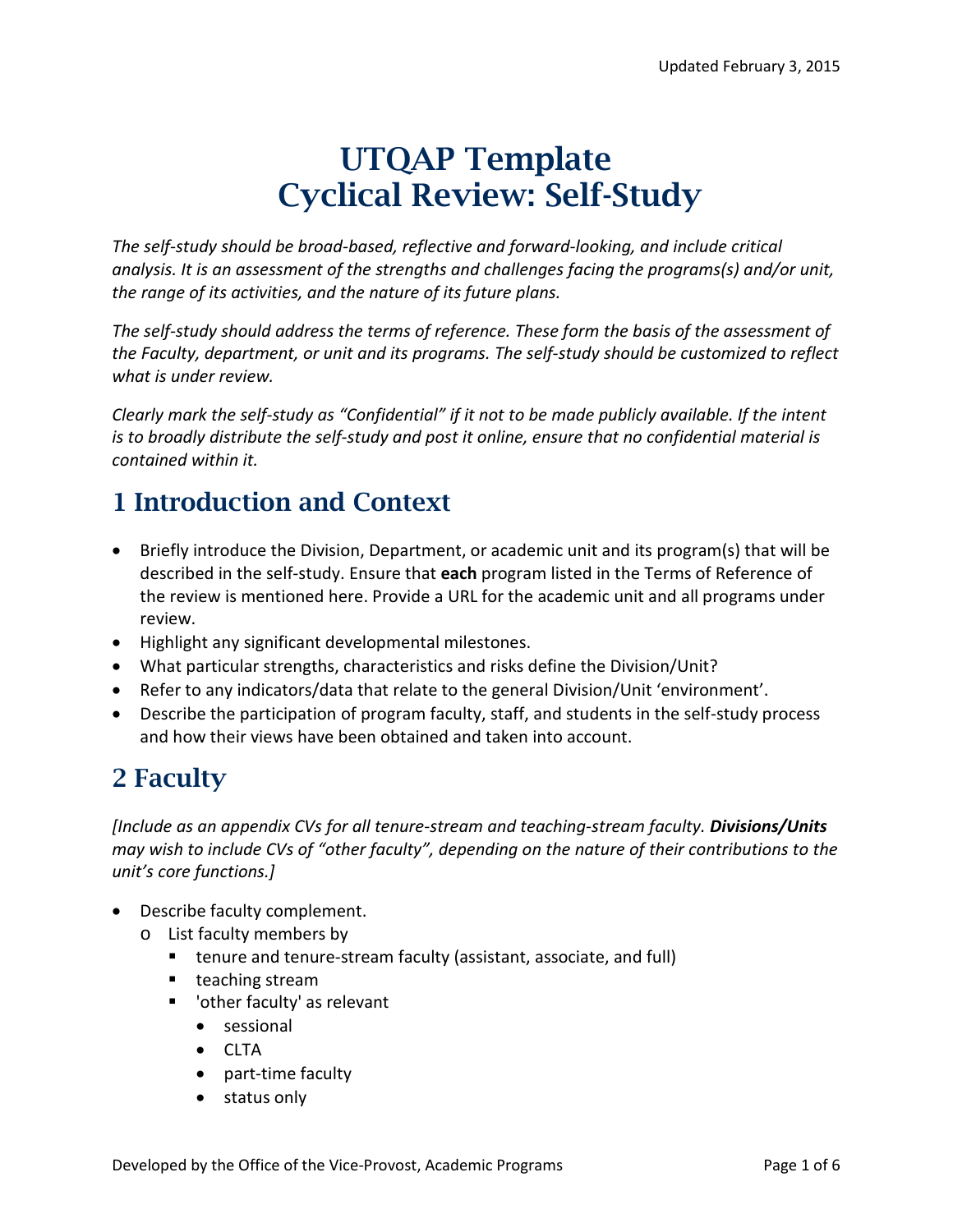- adjunct
- Identify areas of strength and expertise focusing on current status as well as plans for future development. Attention should be given to any notable changes in the strengths and weaknesses of the complement as a whole, including real or anticipated changes experienced or anticipated as a result of recent/expected hires. Plans for future development may include a faculty renewal plan.
- Identify and describe support for faculty development.

### 3 Academic Program(s)

*[Provide a separate section for each academic program that is listed in the Terms of Reference for the review. For A&S units, one section should be provided for each POSt being reviewed.]*

#### 3.1 Program description

• Describe the program being reviewed.

#### 3.2 Program objectives

• Outline how the program is consistent with the University's mission and the Division/Unit's academic plans.

#### 3.3 Admission requirements

• Indicate the admission requirements and how they align with the learning outcomes established for completion of the program.

### 3.4 Curriculum and Program delivery

- List the program requirements and learning outcomes. Indicate how they are conveyed, their appropriateness for the discipline and alignment with the appropriate Degree Level Expectations.
- Include the Degree Level Expectations (DLE) as an appendix.
- (graduate) Evidence of a program structure and faculty research that will ensure the intellectual quality of the student experience.
- Describe how the curriculum reflects the current state of the discipline or area of study and is appropriate for the level of the program.
- Identify any significant innovation or creativity in the content and/or delivery of the program relative to other such programs.
- As appropriate, describe how the mode(s) of delivery are appropriate to and effective in meeting the program's learning outcomes.
- Outline opportunities for learning beyond the classroom that are made available to students
- As an appendix, provide a list of courses offered in support of the program including the course number, the credit value, and the course description. (This can be organized to reflect the manner in which the courses count toward the program requirements).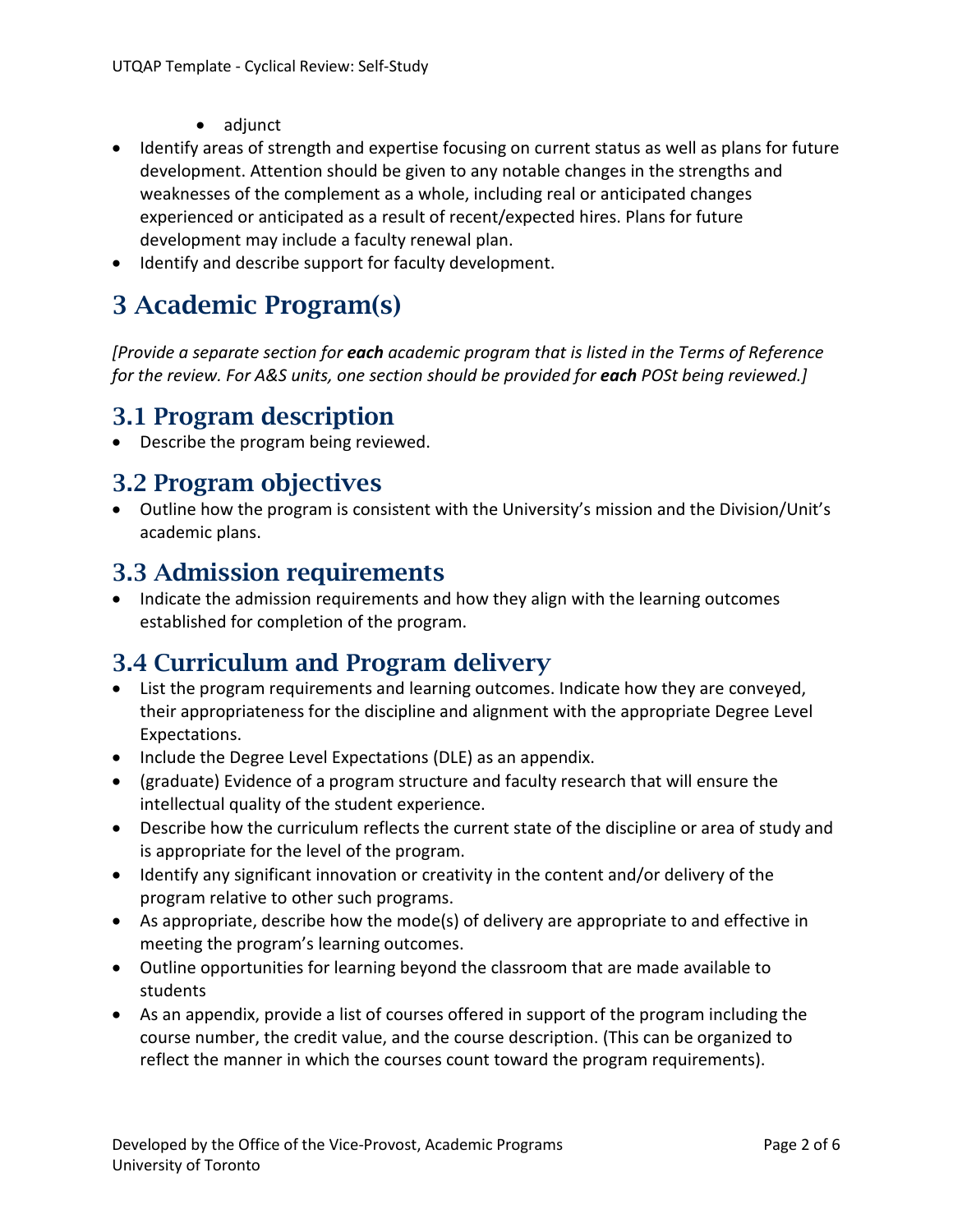#### 3.5 Assessment of learning

• Describe the appropriateness and effectiveness of the means of assessment, especially in the students' final year of the program, in clearly demonstrating achievement of the program learning objectives and the program's Degree Level Expectations.

#### 3.6 Student awards

- (graduate) Success rates in provincial and national scholarships, competitions, and awards
- Comment on any initiatives in place to foster the professional development of students in the program including professional and transferable skills.

#### 3.7 Student funding

• Describe the funding available to students in the program.

#### 3.8 Quality indicators

*Outcome measures of student performance and achievement are of particular interest, but there are also important input and process measures which are known to have a strong association with quality outcomes. The self-study where possible, should include a discussion of the following:*

- **Students:**
	- o application and registration
	- o attrition rates
	- o (graduate) how time-to-completion is monitored and managed in relation to the program's defined length and program requirements
	- o quality and availability of graduate student supervision
	- o final-year academic achievement
	- o academic awards
	- o student in-course reports on teaching
	- o graduation rates
- **Graduates:**
	- o employment rates post-graduation
	- o graduate publication rates
	- o "skills match" and alumni reports on program quality when available and when permitted by the Freedom of Information and Protection of Privacy Act (FIPPA). Auditors will be instructed that these items may not be available and applicable to all programs.
- Assessment of the program relative to the best of its kind offered in Canada, North America and internationally, including areas of strength and opportunities
- Other program-related data and measures of performance, including applicable provincial, national and professional standards (where available)

#### 3.9 Quality enhancement

• Describe any initiatives taken to enhance the quality of the program and the associated learning and teaching environment.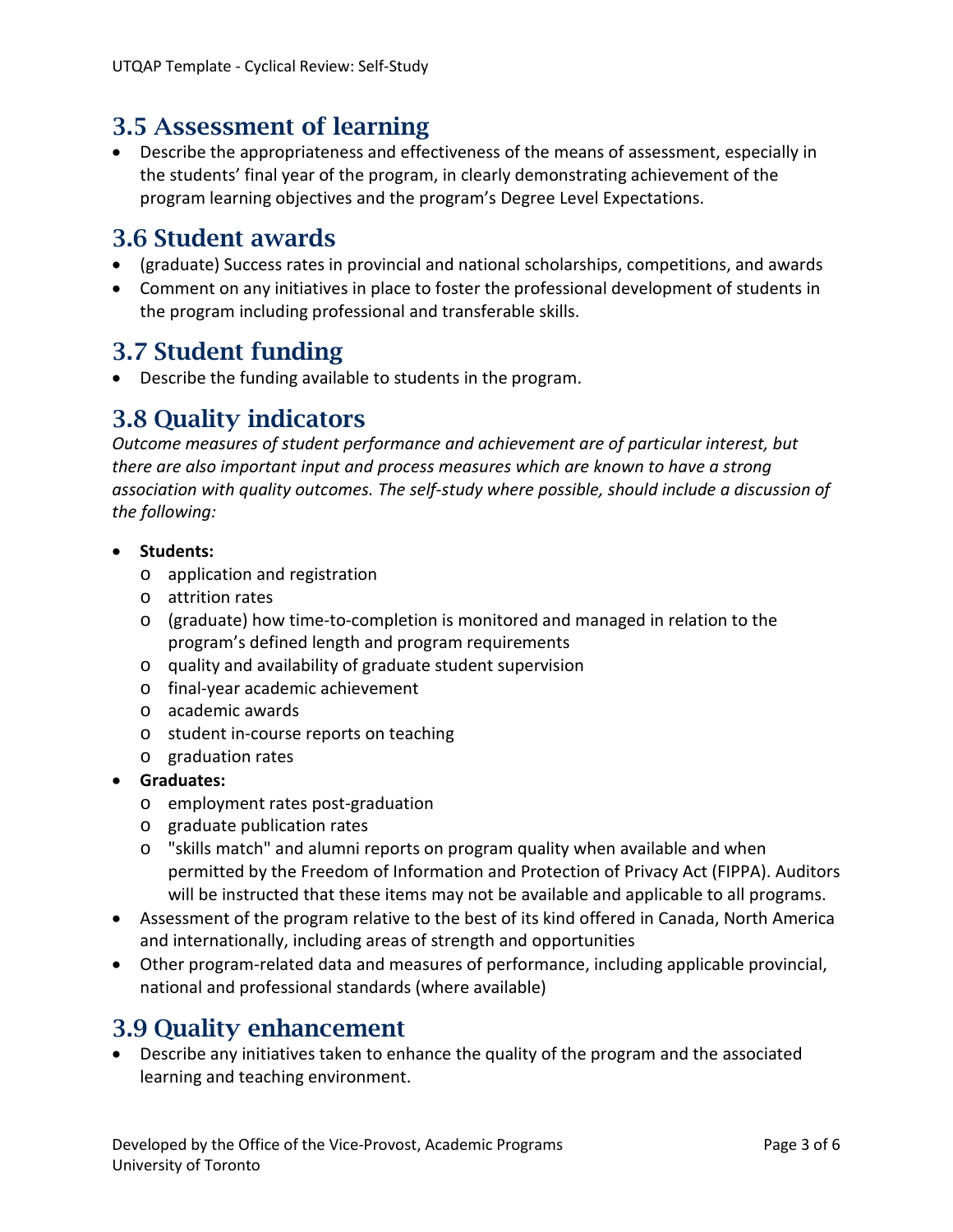• What are the key challenges and opportunities facing the program relative to enrolment and the student education experience over the next five years?

### 4 Research

#### *[In all cases, an assessment of the quality of research output, supported by evidence appropriate to the discipline, is essential. There will be variation across academic units as to the appropriate indicators.]*

- Describe the scope, quality and relevance of the Division/Unit's research activities.
	- o What are the major research themes and priorities within the Division/Unit or Program?
	- o Describe the research undertaken in the last five years by each faculty member, grouped under the relevant themes.
	- o Provide data on research funding over the past five years.
- What benchmarks of research success are measured within the Division/Unit or Program?
- Comment upon the level of activity and success in research and scholarship among your members. Discuss how this level of activity and success compares nationally and internationally.
- Explain how the research activity of faculty supports the research and learning of undergraduate and graduate students in the unit.

### 5 Organization and Financial Structure

- Assess the appropriateness of the administrative and governance structure for the effective functioning of the Division/Unit.
- Describe the appropriateness and effectiveness of the Division/Unit's organizational and financial resources in delivering its program(s).
- What are the challenges and opportunities over the next five years?

### 6 Resources and Infrastructure

- Laboratory facilities: as appropriate, identify major equipment requirements to support programming and research.
- Space: as appropriate, describe any unique space pressures and requirements and how these are accommodated.

## 7 Academic Services

• Describe the academic services that directly contribute to the academic quality of each program under review. *[Please note that the Office of the Vice-Provost, Academic Programs will request and provide you with a Library report and standard Student Services report. You should include these as Appendices.]* The text here should describe any additional services provided by the Division/Unit.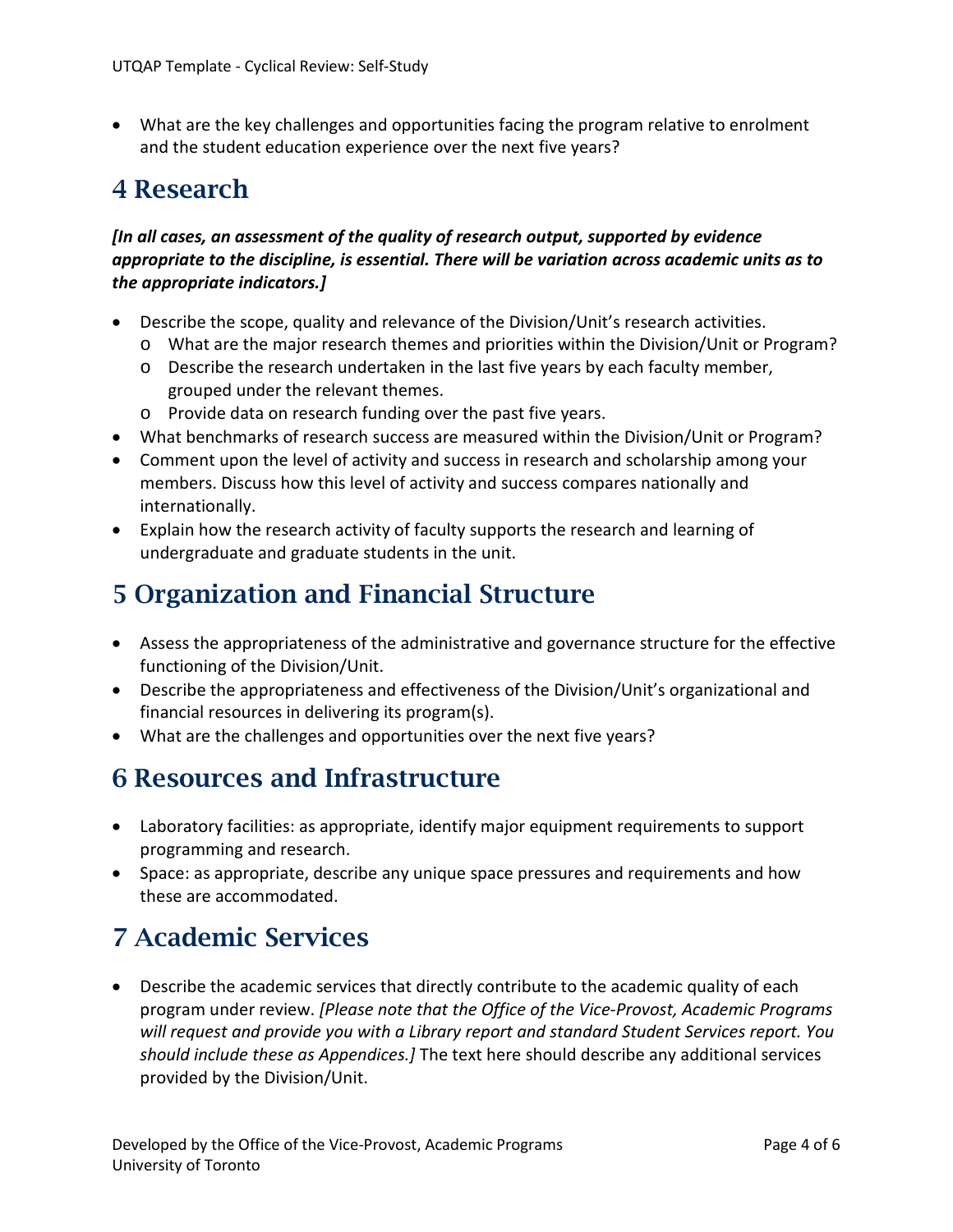## 8 Internal and External Relationships

- Describe the scope and nature of the Division/Unit's relationship with cognate departments and units at the University of Toronto and external government, academic and professional organizations.
- What has been the social impact of the unit in terms of outreach to local and national communities?
- Has the Division/Unit developed or sustained fruitful partnerships with other universities and organizations in order to foster research, creative professional activities and to deliver teaching programs?

### 9 Previous Review Recommendations

- Summarize the key findings of the previous review.
- Describe how the Division/Unit/Program has addressed any recommendations from this previous external review.

### 10 Future Directions

- Areas identified through the conduct of the self-study as requiring improvement
- Areas that hold promise for enhancement
- Initiatives or changes planned to provide further support to or enhance research, scholarship, or programs

## Appendices

*The self-study can be "de-cluttered" by placing information in the appendices rather than in the body of the narrative. Clearly mark appendices as "Confidential" if they are not to be made publicly available or posted online.*

Items to consider including in the appendices are:

- History of the Division/Unit/Program
- Constitution of the Division/Unit
- Previous external review report of the Division/Unit/Program
- Previous review report of graduate programs
- Academic plan of the Division/Unit
- Publication and citation rankings
- List of major research awards and honours
- Level of research funding of the Division/Unit
- Participation rates for Tri-Council funding
- Recent committee/professional service of faculty
- Workload Policy of Division/Unit